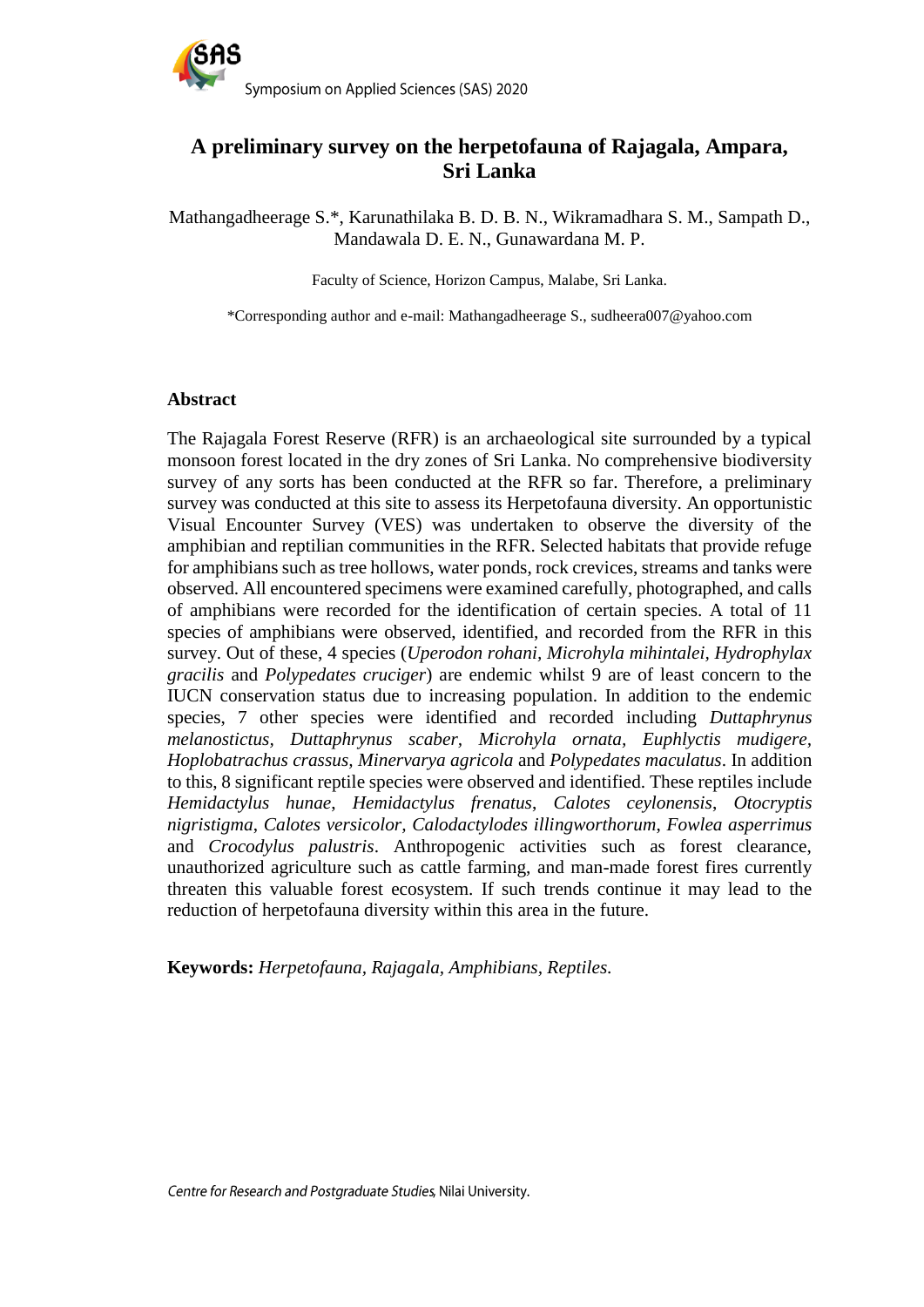

## **1. INTRODUCTION**

Rajagala is an archeological reserve in Sri Lanka which is now in the tentative list on UNESCO World Heritage Sites. The surrounding forest area of the Rajagala archeological site have been declared as a forest conservation area under the Flora and Fauna Protection Ordinance No. 2 of 1937 of the Sri Lankan constitution making it a valuable forest reserve. Several ongoing archaeological researches are conducted in the site but comprehensive biodiversity studies in the surrounding reserve area are lacking. The area belongs to the dry zone of the country, around 26 km distance from Ampara town  $(7^{\circ}29'25.22''$  N,  $81^{\circ}36'59.05''$  E, 179 m) (Fig. 1). The current study attempts to survey the diversity of herpetofauna within the archaeological site and surrounding forest reserve area. Sri Lanka is resident to 120 amphibian species and 219 reptilian species. Of these 107-amphibian species (IUCN Red List of Threatened Species, 2020) and 120 reptilian species (Janssen & Silva, 2019) are endemic to the country. 18 of these endemic amphibians are now extinct. Findings of this survey can help in understanding the impacts of human interference and adaptations of herpetofauna in this ecosystem.



Fig. 1. Map of Rajagala Forest Reserve (Green line indicates the approximate boarders of the forest reserve) (Source: Elevation Map. Topographic Map, 2020).

## **2. METHODOLOGY**

To survey the Herpetofauna diversity in the RFR, fieldwork was conducted over two nights and a day within the archaeological site and the surrounding forest with the aid of headlamps and torches. The study was conducted during the month of November 2019. The Visual Encounter Survey (VES) was used to record and sample the different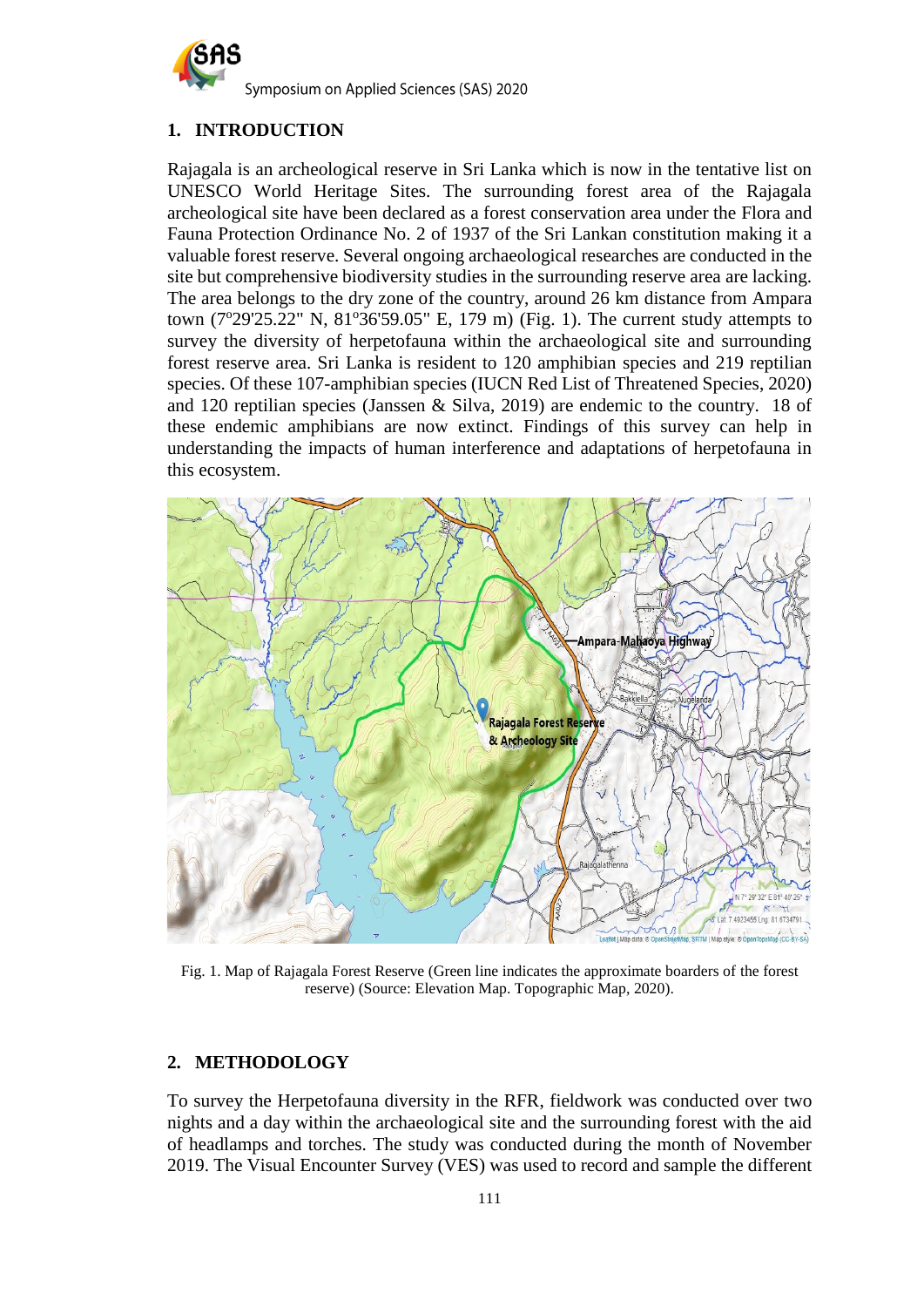

Symposium on Applied Sciences (SAS) 2020

species. The selected study area consists of aqueduct system, banks of small and a large tank, caves and deep forest. The observed deep forest area and the archaeological site consisted of different types of habitats such as tree hollows, dead logs, rock crevices, streams, stone water containment units and tanks that provide refuge for amphibians and reptiles. All encountered amphibian and reptilian specimens were examined carefully and photographed using Nikon D750 camera with Sigma 105mm f/2.8 EX DG OS HSM Macro Lens ensuring minimal disturbance. Bioacoustics of some amphibian species were recorded for identification. All observed amphibian and reptile species were identified using the following field guides and identification keys. All amphibian species were identified. Lizards were identified using Somaweera & Somaweera, (2009). Snakes were identified using De Silva & Jinasena (2009) and Somaweera (2006). And also, De Silva & Ukuwela (2017) and Das & De Silva (2011) were used to identify reptiles.

## **3. RESULTS AND DISCUSSION**

During the field study the following 11 amphibian species belonging to 5 families and 8 reptilian species belonging to 3 families were observed.

| Table 1. Amphibian species recorded in RFR (Endemic species to Sri Lanka marked with "*" mark. |  |
|------------------------------------------------------------------------------------------------|--|
| Abbreviations: LC - Least Concern).                                                            |  |

| Scientific name and author citations |                                                                                     | <b>IUCN</b> |
|--------------------------------------|-------------------------------------------------------------------------------------|-------------|
|                                      | Duttaphrynus melanostictus (Schneider, 1799)                                        | LC          |
|                                      | Duttaphrynus scaber (Schneider, 1799)                                               | LC          |
|                                      | <i>Euphlyctis mudigere</i> (Joshy et al., 2009)                                     | LC          |
| 4                                    | <i>Hoplobatrachus crassus</i> (Jerdon, 1854)                                        | LC          |
|                                      | Minervarya agricola (Jerdon, 1853)                                                  | LC          |
| 6                                    | Uperodon rohani*                                                                    | LC          |
|                                      | <i>Microhyla mihintalei</i> * (Wijaythilaka, Garg, Senavirathne, Karunarathna, Biju | LC          |
|                                      | & Meegaskumbura, 2016)                                                              |             |
| 8                                    | <i>Microhyla ornata</i> (Dumerill & Bibron, 1841)                                   | LC          |
| 9                                    | $Hydrophy lax\, gracilis*$                                                          | LC          |
|                                      | (Manamendra-Arachchi, Silva & Wickramasinghe, 2004)                                 |             |
| 10                                   | Polypedates cruciger* (Blyth, 1852)                                                 | LC          |
| 11                                   | Polypedates maculatus (Gray, 1830)                                                  | LC          |

Table 2. Reptilian species recorded in RFR (Endemic species to Sri Lanka marked with "\*" mark. Abbreviations: LC - Least Concern, VU – Vulnerable).

| Scientific name and author citations |                                                      | <b>IUCN</b> |
|--------------------------------------|------------------------------------------------------|-------------|
|                                      | Calotes ceylonensis* (Muller, 1887)                  | LC          |
|                                      | <i>Otocryptis nigristigma*</i> (Bahir & Silva, 2005) | LC          |
|                                      | Calotes versicolor (Daudin, 1802)                    | LC          |
|                                      | Crocodylus palustris (Lesson, 1831)                  | VU          |
|                                      | Hemidactylus hunae* (Deraniyagala, 1937)             | LC          |
| 6                                    | Hemidactylus frenatus (Schlegel, 1836)               | LC          |
|                                      | Calodactylodes illingworthorum* (Deraniyagala, 1953) | LC          |
|                                      | Fowlea asperrimus* (Boulenger, 1891)                 | LC          |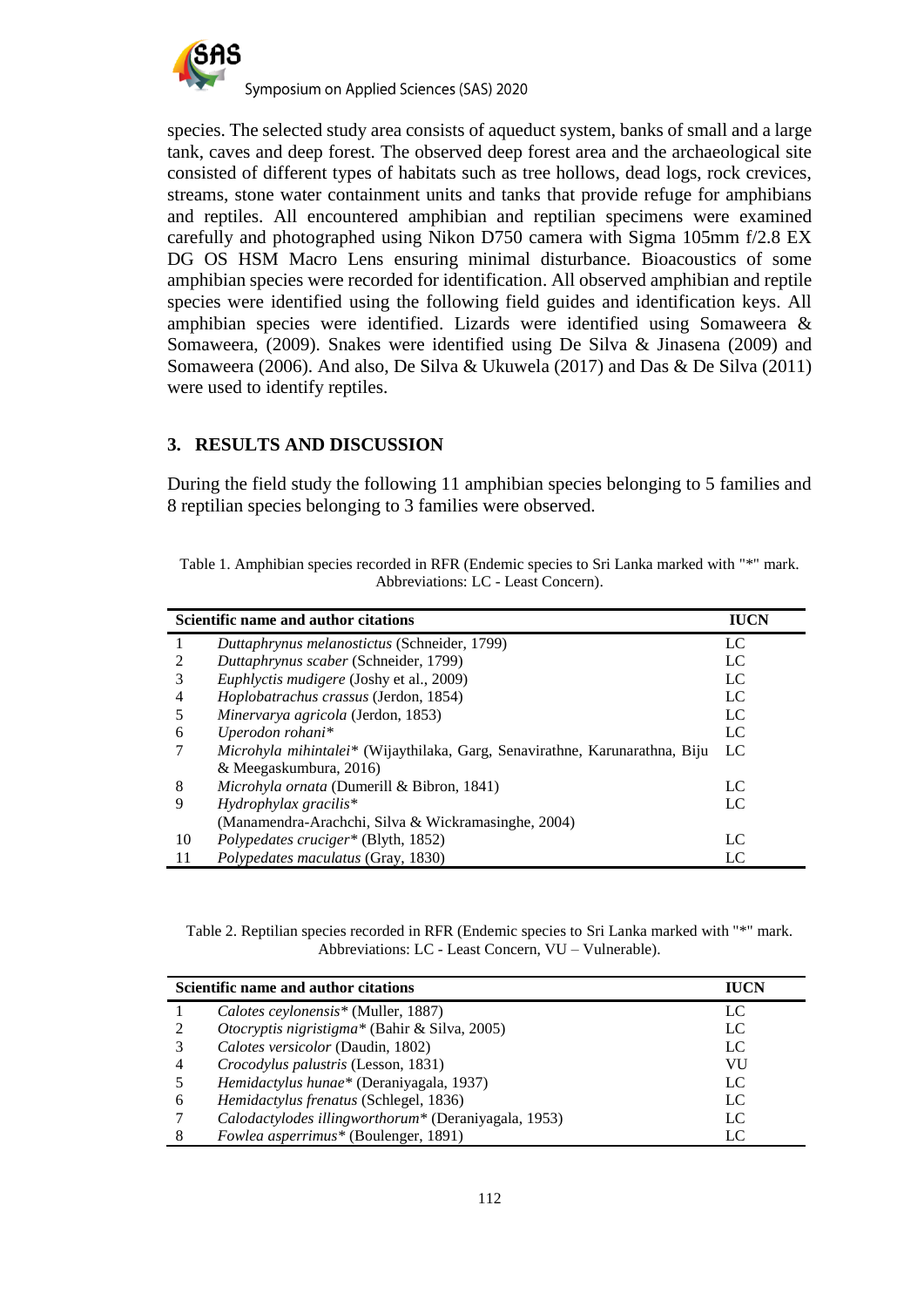

#### **4. CONCLUSION AND RECOMMENDATIONS**

RFR is a typical monsoon forest located in the Ampara district in Sri Lanka. The archaeological site located inside the forest is currently listed in the UNESCO world heritage tentative list (UNESCO 2020). Even though the several archaeological research conducted in the location, no previous biodiversity studies were conducted in the area. In the current biodiversity study 11 amphibian and eight reptilian species were recorded during its two nigh visits and one-day visit. One of a significant amphibian species in the lowland dry zone of Sri Lanka is *Nannophrys naeyakai* also known as Sri Lanka tribal rock frog was expected to be observed during the field visits but unfortunately was not sighted. However, favourable habitats for *Nannophrys naeyakai* was observed in the RFR which are rock crevices with small water. It is suggested that further survey with advanced approaches may give more species number in the area. Considerably lower harmful human effects to biodiversity were observed in the deep forest area even though the area has human settlements for over 2135 years. Harmful anthropogenic activates like unauthorized agriculture, cattle farming, forest clearance and man-made forest fires were observed in the RFR boarders and the banks of larger tanks. If these practises are not regulated or controlled, they may threaten the diversity in the reserve soon. As stated earlier, the number of field visits conducted in this survey is a limitation. It is recommended that an advanced survey on herpetofaunal diversity be conducted in the area with statistical enumeration to determine diversity indices and species richness.

#### **ACKNOWLEDGEMENTS**

We would like to thank Mr. Medisha Gunawardana, Senior Lecturer at Horizon Campus Sri Lanka for his guidance and assistance. We would also like to thank Prof. Mandawala P. B., Acting Director General of Archaeology, Sri Lanka for allowing us to conduct field works in the archaeological site and to conduct the research. We would like to thank all the staff at Rajagala archaeological site for their kind assistance given during field visits.

#### **REFERENCES**

AmphibiaWeb. (2020). Retrieved 10 December 2020, from<https://amphibiaweb.org/>

- Das, I., & De Silva, A. (2011). *A photographic guide to snakes and other reptiles of Sri Lanka*. London: New Holland.
- De Silva, A. (2009). *Amphibians of Sri Lanka*. Colombo: Amphibian and Reptile Research Organization of Sri Lanka.
- De Silva, A., & Jinasena, J. (2009). *Snakes of Sri Lanka*. Colombo: Vijitha Yapa Publications.
- De Silva, A., & Ukuwela, K. (2017). *A naturalist's guide to the reptiles of Sri Lanka* (1st ed.). John Beaufoy Publishing.
- Dutta, S., & Manamendra-Arachchi, K. (1996). *The amphibian fauna of Sri Lanka*. Colombo: Wildlife Heritage Trust of Sri Lanka.
- Elevation Map. Topographic Map. (2020). Retrieved 10 December 2020, from https://elevationmap.net/